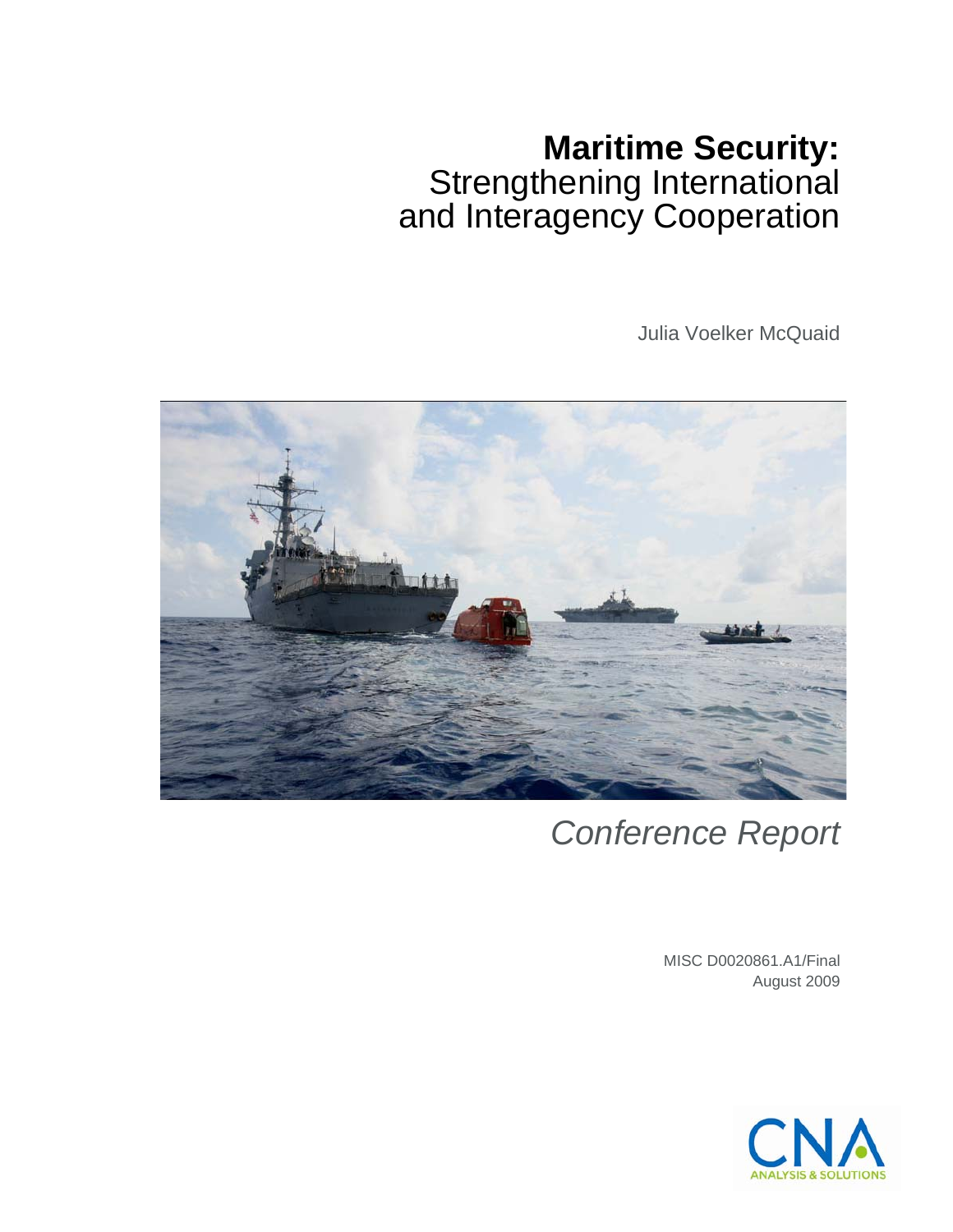Strategic Studies is a division of CNA. This directorate conducts analyses of security policy, regional analyses, studies of political-military issues, and strategy and force assessments. CNA Strategic Studies is part of the global community of strategic studies institutes and in fact collaborates with many of them.

On the ground experience is a hallmark of our regional work. Our specialists combine incountry experience, language skills, and the use of local primary-source data to produce empirically based work. All of our analysts have advanced degrees, and virtually all have lived and worked abroad. Similarly, our strategists and military/naval operations experts have either active duty experience or have served as field analysts with operating Navy and Marine Corps commands. They are skilled at anticipating the "problem after next" as well as determining measur es of effectiveness to assess ongoing initiatives. A particular strength is bringing empirical methods to the evaluation of peacetime engagement and shapin g activities.

The Strategic Studies Division's charter is global. In particular, our analysts have proven expertise in the following areas:

- The full range of Asian security issues
- The full range of Middle East related secur ity issues, especially Iran and the Arabian Gulf
- Maritime strategy
- Insurgency and stabilization
- Future national security environment and forces
- European security issues, especially the Mediterranean littoral
- West Africa, especially the Gulf of Guinea
- Latin America
- The world's most important navies.

The Strategic Studies Division is led by Rear Admiral Michael McDevitt, USN (Ret.), who is available at 703-824-2614 or mcdevitm@cna.org. The executive assistant to the director is Ms. Kathy Lewis, at 703-824-2519.

Photo credit line:

090413-M-3079S-081 INDIAN OCEAN (April 13, 2009) the guided-missile destroyer USS Bainbridge (DDG 96) tows the lifeboat from the Maersk Alabama to the amphibious assault ship USS Boxer (LHD 4), in background, to be processed for evidence after the successful rescue of Capt. Richard Phillips. Phillips was held captive by suspected Somali pirates in the lifeboat in the Indian Ocean for five days after a failed hijacking attempt off the Somali coast. (U.S. Marine Corps photo by Lance Cpl. Megan E. Sindelar/Released).

Approved for distribution: August 2009 August 2009

Dr. Eric V. Thompson Director, International Affairs Group

This document represents the best opinion of CNA at the time of issue. It does not necessarily represent the opinion of the Department of the Navy.

APPROVED FOR PUBLIC RELEASE. DISTRIBUTION UNLIMITED. Copies of this document can be obtained through the Defense Technical Information Center at www.dtic.mil Or contact CNA Document Control and Distribution Section at 703-824-2123.

**Copyright © 2009 CNA**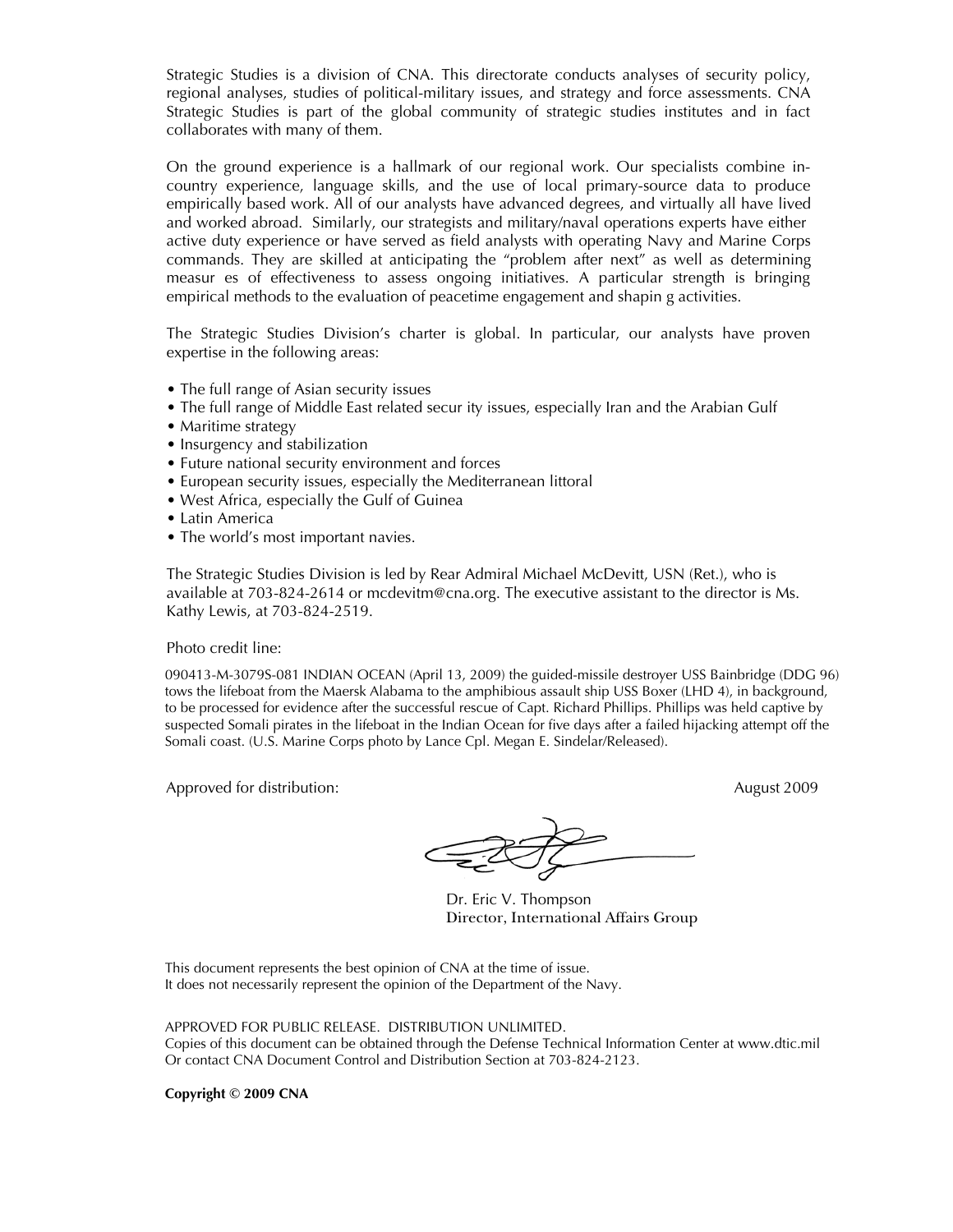**Maritime Security: Strengthening International and Interagency Cooperation** 

> **Conference Report Julia Voelker McQuaid**

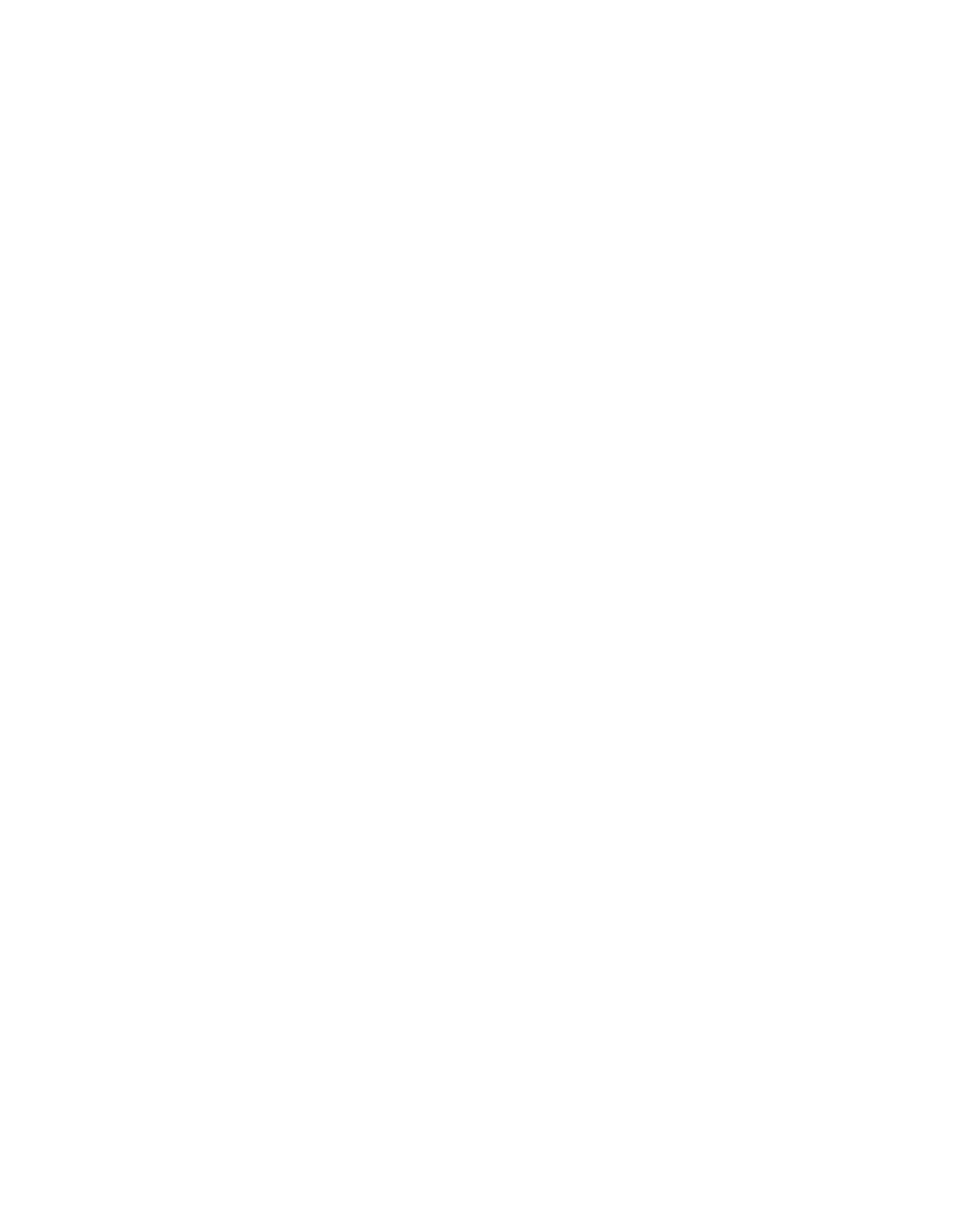## **CONTENTS**

| I. The Maritime Environment Today: Existing and Emerging Threats2                 |
|-----------------------------------------------------------------------------------|
|                                                                                   |
|                                                                                   |
|                                                                                   |
| Drawing Lessons from Existing Multinational Coordination for Maritime Security 10 |

|--|--|--|--|--|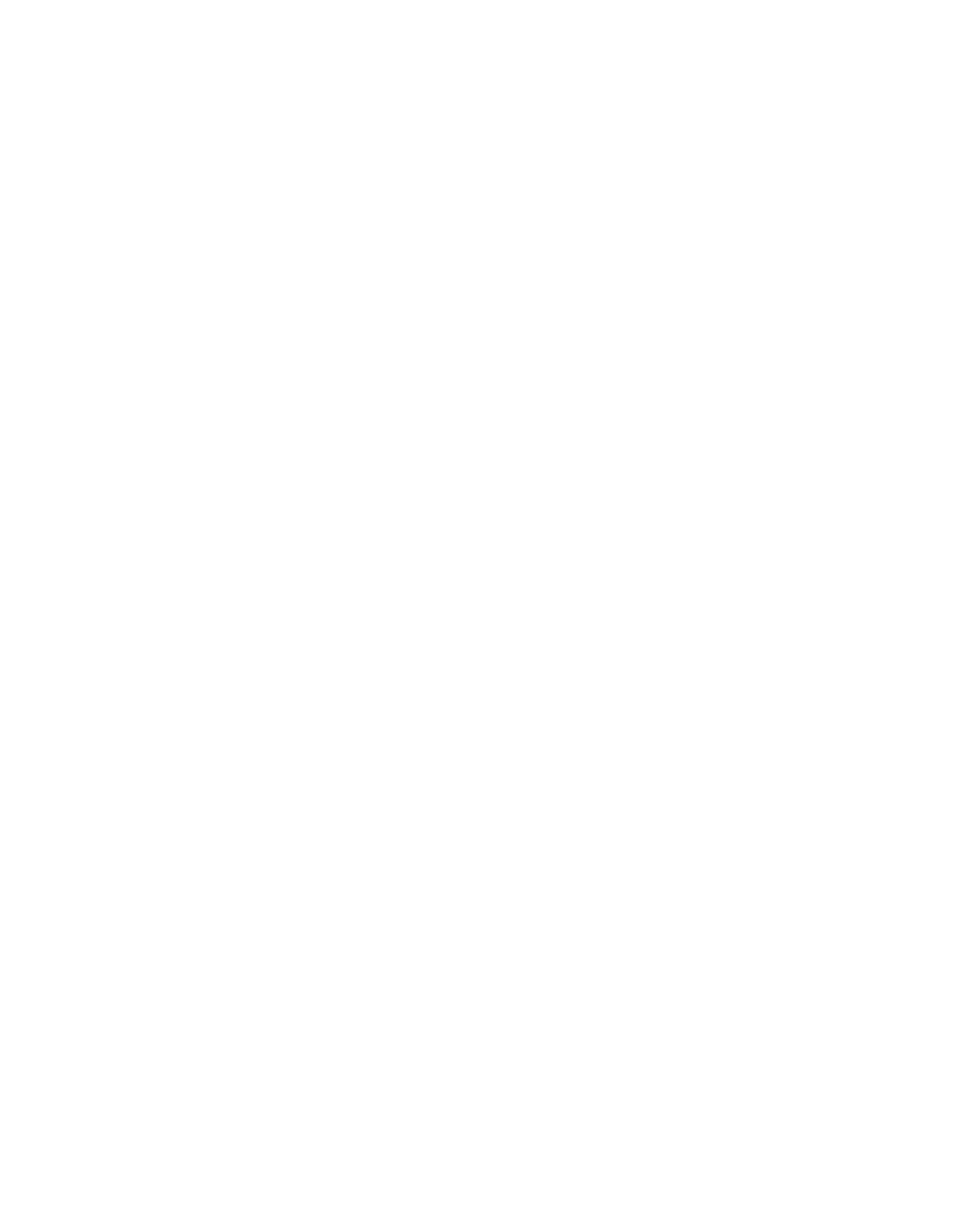## **Executive Summary**

The world is facing a substantial range of maritime security challenges. While piracy off the East Coast of Africa has attracted the most attention over the past year due to the saliency of its threat to world commerce, weaknesses in maritime security capacity are resulting in a multitude of destabilising effects and loss of significant revenue in many developing countries. The international maritime community should attempt to build on the initiatives undertaken to combat Somali piracy in order to fashion long-term, sustainable solutions to a broad range of maritime security challenges. Additionally, the international maritime community should consider the following in its efforts:

- Military capability alone will not solve maritime security challenges; there must be a collective and coordinated effort across multiple sectors. Nonetheless, naval forces have an important role to play, and some believe this will require a new generation of small, fast, and cheap vessels to enhance their ability to do so.
- Regional co-operation and capacity building are likely to provide the most effective basis for long-term, sustainable solutions. The international maritime community should consider focusing on key regions where maritime security is weak or absent and working in close partnership with regional organisations to help build local capacity for maritime security.
- Assistance for local capacity building on the part of international donors needs to be complementary and synergistic, with intense staff level coordination carried out among donors and with recipient countries.
- Increased information sharing is the key to improved maritime situational awareness, which constitutes the greatest "force multiplier" in meeting maritime security challenges. A culture of information sharing must be advanced within and between all maritime stakeholders, including government and industry, which need to work together to understand better each others' priorities and equities.
- Steps must be taken to enhance interlinking of existing maritime surveillance systems as well as to build wider interoperability into future ones, and efforts made to define better the scope of shareable information in an open architecture.

*This report is a summary of remarks speakers and participants made at a conference CNA held in partnership with Wilton Park and the Royal United Services Institute for Defence and Security Studies (RUSI), with additional support from Department for Transport, Thales, and Aegis Research and Intelligence in January 2009.*.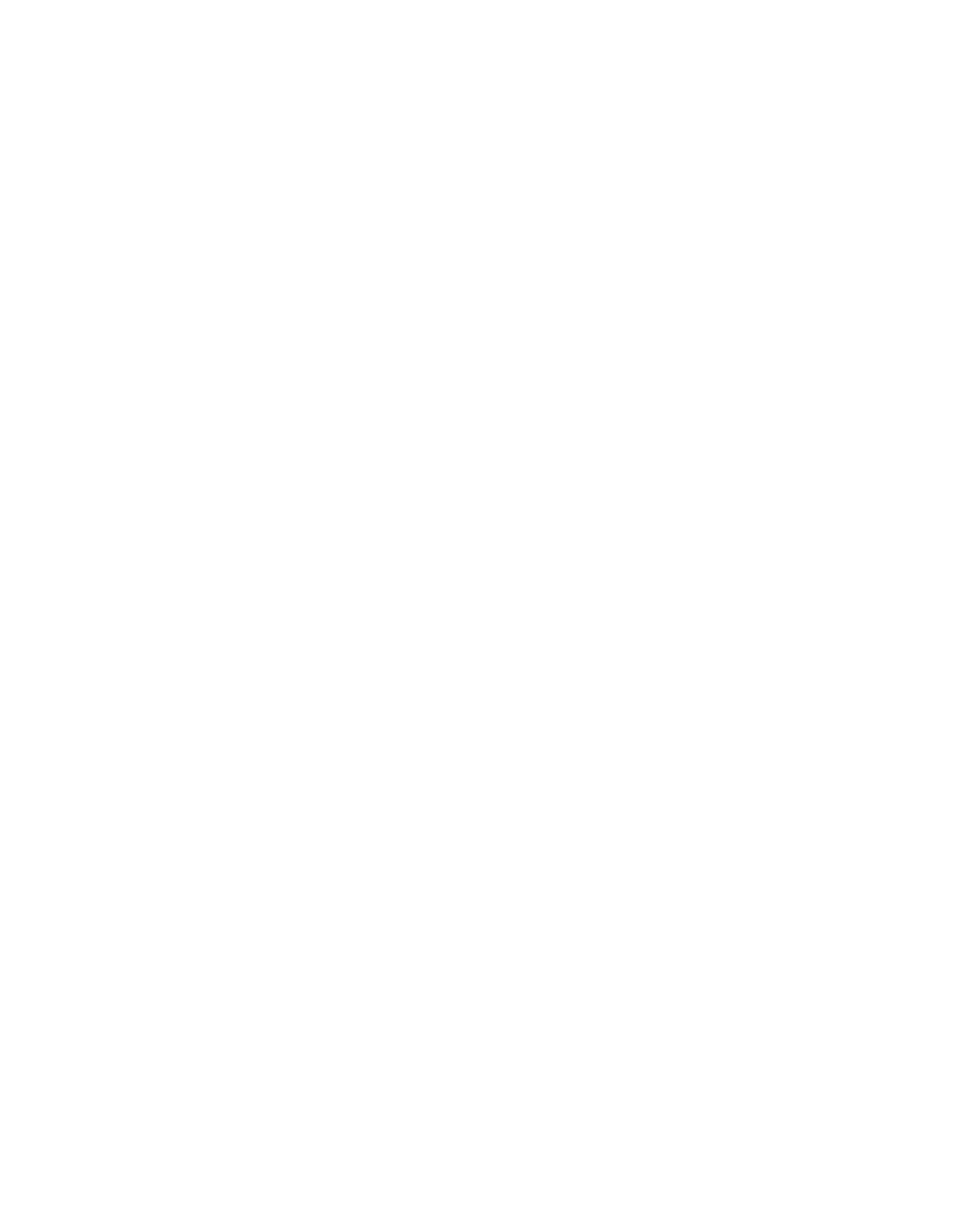#### **Introduction**

Headlines around the world today describe the dramatic rising tide of criminal behaviour at sea: piracy off the coast of Africa, illegal immigration across the Mediterranean, and the flood of narcotics into Africa and Europe from across the Atlantic, to name only a few. Some experts estimate that currently 12 percent of all maritime activities take place 'on the dark side.' As these activities increase in number and spread to new locations across the globe, we are beginning to witness the detrimental economic and security impact throughout the world. The rise in illicit activity at sea affects not only developed nations that rely on free access to maritime shipping lanes for their economic success and prosperity, but also underdeveloped, vulnerable nations whose weak infrastructure and internal economic and political stability are placed under even greater duress.

With these challenges in mind, this conference addressed critical questions on how to improve global maritime security. Speakers tackled issues such as the evolving nature of risks and threats in the maritime environment; the current gaps in the gathering, the sharing and the analysis of information; bilateral, regional, and international legal frameworks for maritime security; and the role leading maritime powers and multinational organisations can play in assisting developing countries to build capacity for securing their coastal areas. This report summarizes the presentations and discussions on these topics and concludes with a set of implications and considerations for maritime stakeholders.

#### **I. The Maritime Environment Today: Existing and Emerging Threats**

The piracy attacks on commercial shipping off the coast of Somalia are in the spotlight of maritime security today. While governments may not have fully recognized the importance of maritime security in the past, the increasing numbers of attacks in recent years have seized the attention of policy makers, private sector stakeholders, and defence entities around the world. Trends on the frequency and severity of attacks over time indicate that the problem is becoming worse. The November 2008 attack on the Sirius Star, for example, took place farther out to sea than any previous attacks, and it was also the largest vessel ever to be hijacked. In addition, at the time of the attack, the ship was transporting \$100 million worth of crude oil.

However, piracy is not the only, nor even the most severe maritime challenge facing the international community. The following activities also pose severe threats to the free and safe usage of the global maritime system:

- Illegal immigration
- Narcotics trafficking
- Oil bunkering and smuggling
- Human trafficking and smuggling
- Environmental degradation (such as the dumping of toxic waste at sea)
- Illegal, unreported, and unregulated fishing (IUU)
- Arms trafficking
- Maritime accidents
- Movement of weapons of mass destruction (WMD)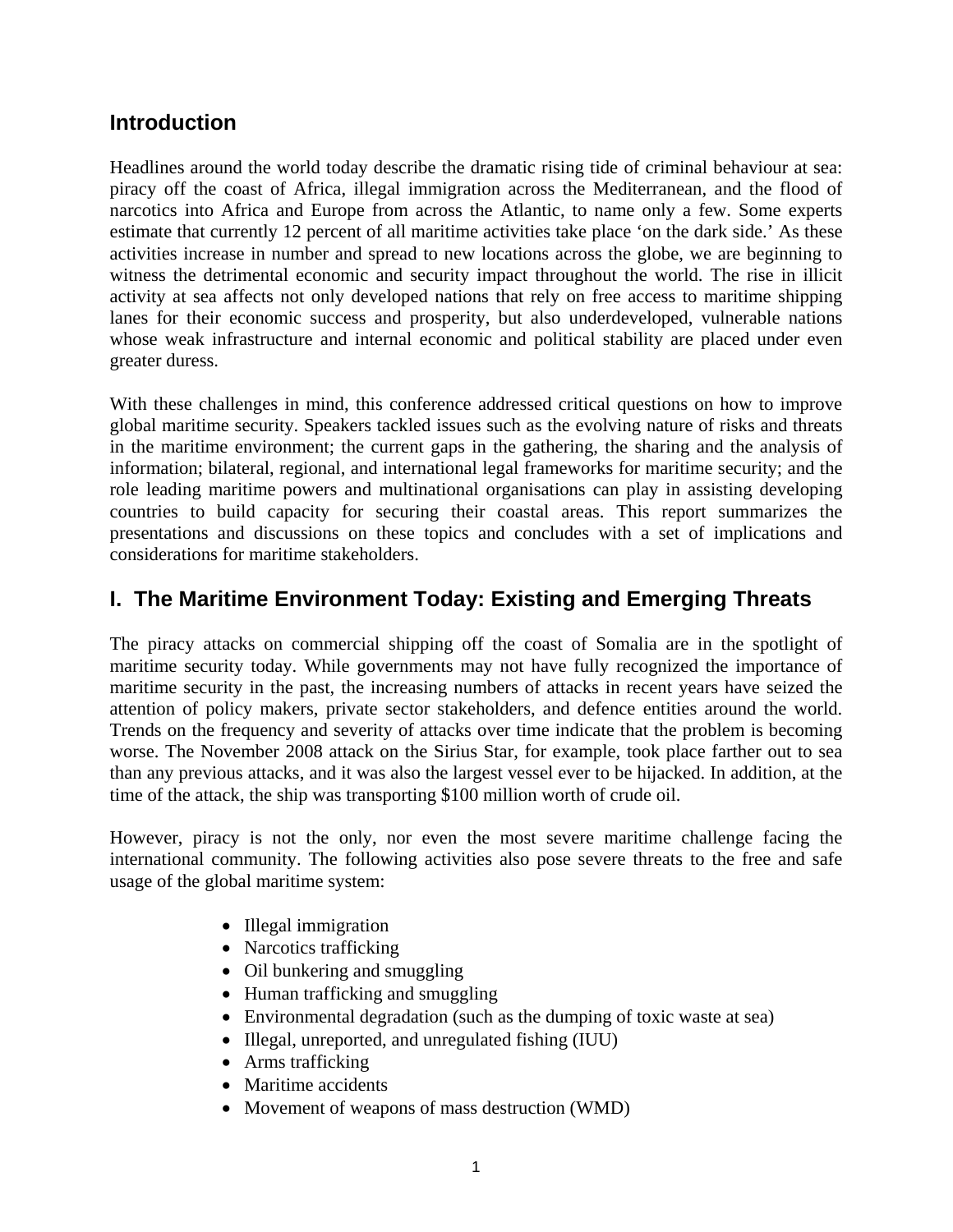- Disputes over maritime borders between coastal nations
- Maritime terrorism

Occurrences of these other criminal activities at sea are affecting countries across the globe. For example, illegal immigration and narcotics from overseas today constitute significant internal threats to the United Kingdom. For coastal African nations, IUU fishing, toxic waste, and oil bunkering severely undermine their economic viability and internal stability. Some speculate that the impact of the narcotics industry in West Africa today could lead to toppled governments and widespread destabilisation in the near to medium future. Finally, some predictions are that the United States will depend on West Africa for up to 25 percent of its oil imports within the next decade, placing energy security as one of the United State's top maritime priorities.

## *A look into the future: a "worst case" scenario*

According to a 'worst case' analysis, the world is undergoing a fundamental shift. In the future, countries will increasingly resort to competitive rather than to cooperrative approaches to promoting national interests. As a result, global institutions and governance will be weaker. The return of competition for spheres of influence may emerge, as well as a new colonialism at sea. There will be a global scramble over resources in four contestable venues: sea, space, Africa, and the Polar regions. With regard to the seas, there will be competition instead of cooperation, and interests will be global as opposed to local.

The implications of such a future will be most severe for developing countries and their governments. Many of these nations are already struggling to protect their populations from dwindling resources. Population growth is a serious concern and many nations have large populations living in regions of extreme danger, along coastlines and other areas where natural disasters are likely to occur. As thermal water levels change, problems associated with hunger and safe water will be aggravated.

There will be an increased U.S. presence globally, bumping up against other global powers, such as China and Russia, with similar desires and ambitions. Today, there is already a temptation on the part of nation-states to expand their territorial waters out to 300 nautical miles. If we consider this within this future competitive international environment, there will likely be a rush among nations to make claims and take resources that they see as theirs, which could lead to a major scramble for resources and perhaps the potential for widespread conflict.

## **II. International Legal Frameworks for Maritime Security**

As the international community takes on issues of maritime security directly, the laws and frameworks that govern what nations can, and cannot, do at sea become increasingly important. In general, maritime stakeholders agree that the UN Convention on the Law of the Sea (UNCLOS), which governs all international maritime matters, is an adequate international framework to govern responses to emerging maritime security challenges. UNCLOS exists to reduce the threat of conflict at sea, defines the rights and responsibilities of states with regard to the sea, and establishes maritime boundaries. UNCLOS also includes international law on piracy;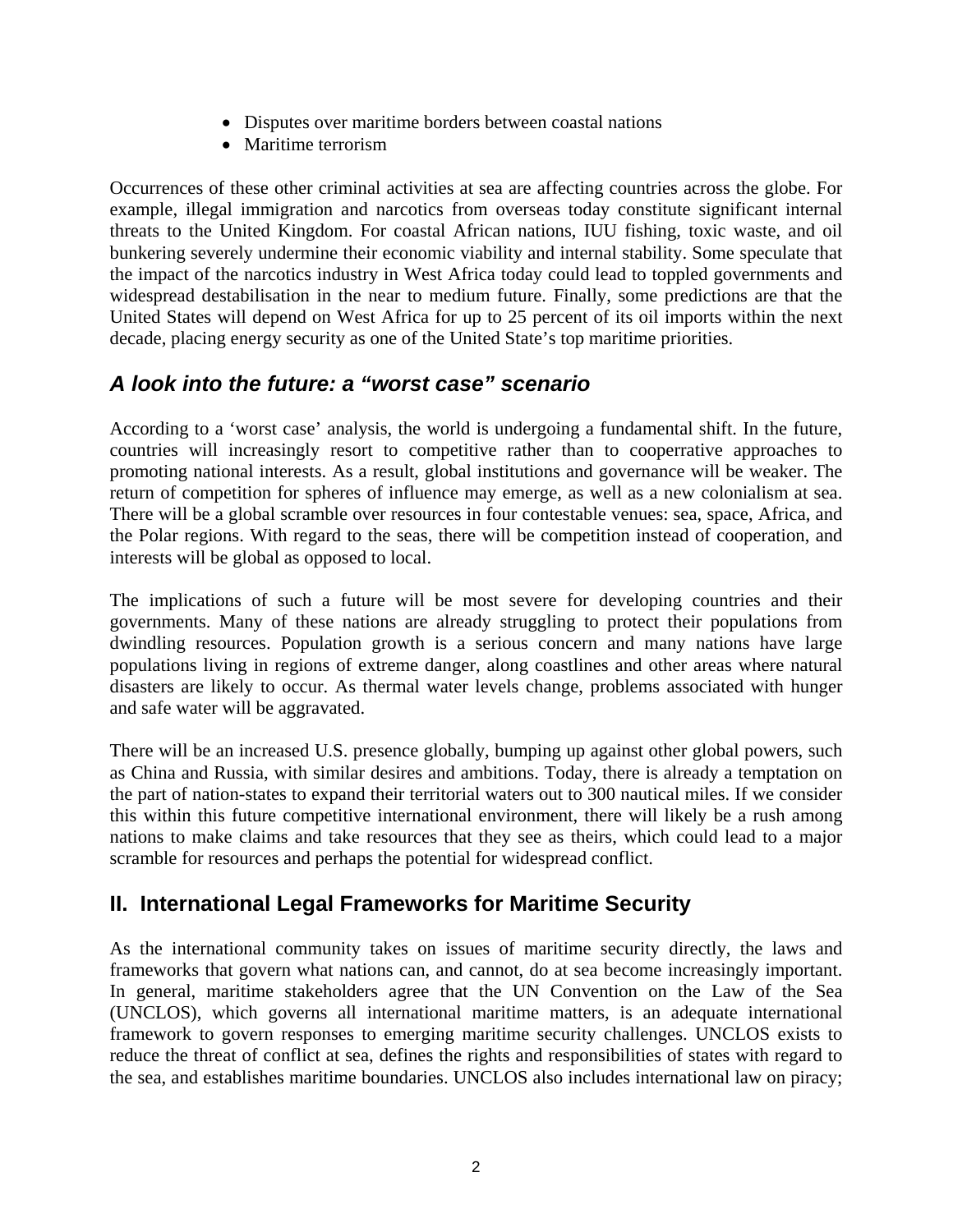article 100-111 of UNCLOS address the issue of armed robbery and piracy against ships.<sup>1</sup> The primary obstacle to the effectiveness of the UNCLOS framework is that the regulations and standards outlined in the existing agreements must be implemented at the national level. It is incumbent on participating governments to implement the guidelines and regulations articulated by the IMO in support of UNCLOS. Oftentimes, implementation is hindered by the perception on the part of signatory states that carrying out the provisions in the agreement may run counter to national interests or impose unwanted costs. As a result, there is insufficient international cooperation on the implementation of the framework.

Maritime stakeholders recognize that maritime law is important in achieving effective maritime security. From a legal perspective, piracy is not the only, nor the most important international security challenge; however, it is a useful issue to explore in order to understand the boundaries of existing international law related to maritime security. There is agreement that the laws already exist to guide states on how to execute antipiracy efforts. The most difficult challenge so far has been how to resolve conflicts and gaps that exist between the various levels and types of law, including international, domestic, human rights, and regional law, as the discussion later in this report of responses to piracy illustrates.

UNCLOS will continue to provide the fundamental legal guidance for resolving issues of maritime security. Even countries that have not ratified UNCLOS rely on it for resolving legal problems. It remains the guiding framework for maritime security, but it is not perfect and there are still gaps and holes in the law that must be addressed. For those who envision the emergence of a more "Hobbesian" global environment, the efficacy of UNCLOS in the long-term may not be adequate to resolve future conflicts and resource scrambles.

### **III. The Role of Navies in Maritime Security**

Naval forces have played an important role in maritime security in general and in the counter piracy effort in particular. However, there is an ongoing debate over whether navies and military forces are the most appropriate vehicles for addressing many of the issues of maritime insecurity. This is part of an even broader debate within the defence community on what is the appropriate role for navies in the world today. Historically, in addition to warfighting, one of the original roles of navies was to protect merchant shipping; the focus was to protect the economic interests of a country (profitability and stability). Navies have also conducted diplomacy, served as deterrence, and provided "presence" in strategically important locales. Today, one view is that antipiracy and other maritime security operations are essentially law enforcement missions being executed through military means. Even for nations with coast guards, which traditionally take on constabulary duties at sea, there is a blurred line between the functions of a navy and a coast guard.

l 1 UNCLOS requires states to adopt and implement standards for the use of the sea developed by the International Maritime Organisation (IMO), which develops and maintains a comprehensive regulatory framework for shipping. Three well-known, and perhaps most relevant, IMO conventions are the Safety of Life at Sea (SOLAS), the Convention for the Suppression of Unlawful Acts against the Safety of Maritime Navigation (SUA), and the International Port and Ship Facility Security Code (ISPS). As part of its mandate, the IMO takes an active role in the effort to solve the piracy problem. In 2005, the IMO held a meeting in Aden on the issue of piracy in the Gulf of Aden, and the organisation continues to play an important role in finding solutions to the piracy issue, recently hosting a meeting in Djibouti for regional actors.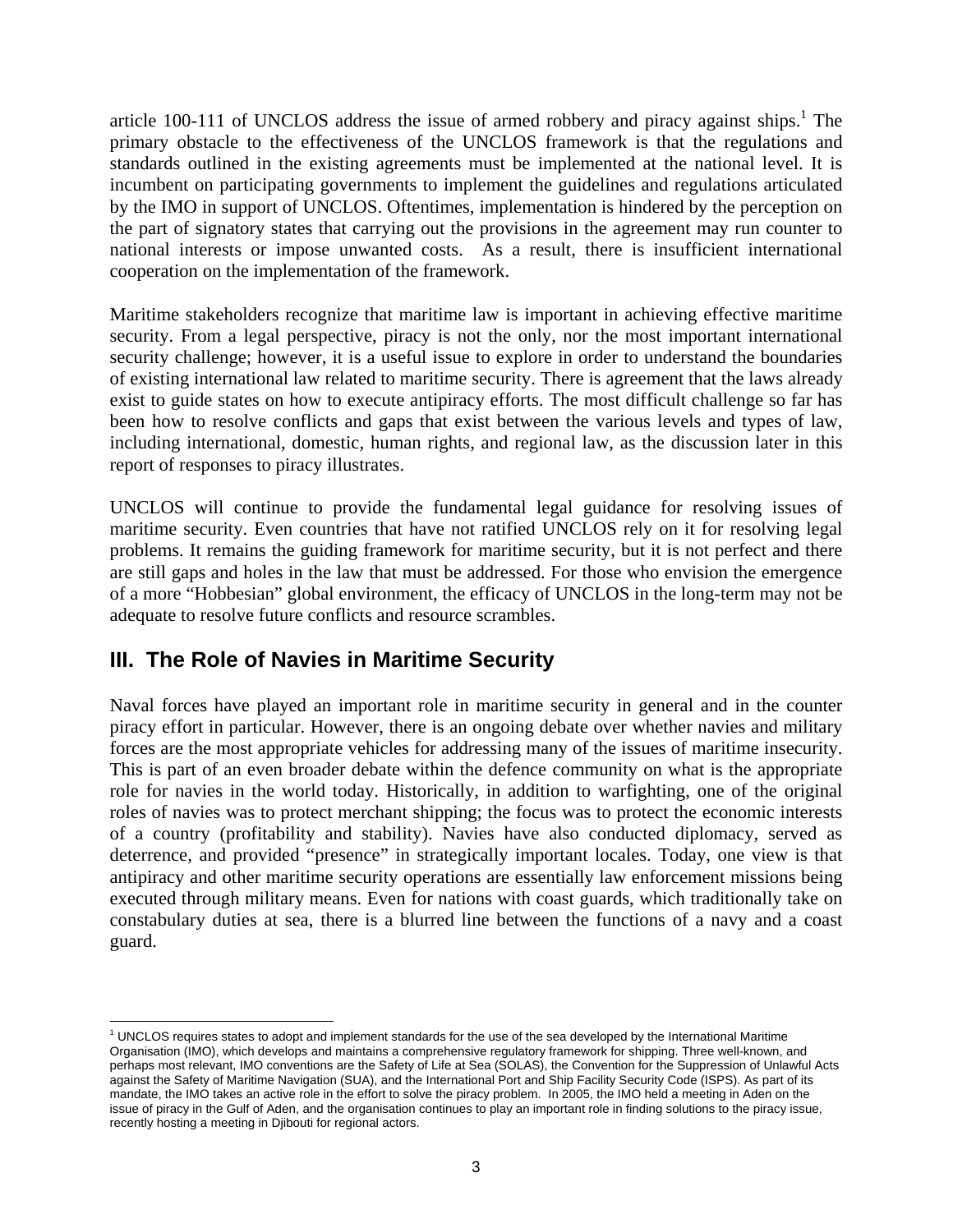Navy stakeholders widely agree that navies should play a broader role in countering piracy and in maritime security operations. The general perception of navies, however, is that they are only doing counter piracy on a temporary basis: navies should not be thought of as the sole, long-term solution to piracy. At the same time, in the short-term navies may be the only solution available.

#### *Appropriate platforms and capabilities for maritime security*

As always, the naval community continues to consider the types of platforms and capabilities maritime security forces will need to meet the challenges of the future. Based on various assessments of what future threats will be, some countries believe that their navies need to be expeditionary, to be trained, and equipped to fight major wars, and to continue to provide important engagement and capacity-building activities throughout the world. Such countries will continue to need high-end, high-tech "blue water" platforms, such as aircraft carriers and large amphibious ships. At the same time, with the increase of maritime crime and violence, others believe that navies need to be more constabulary in nature. In this view, resources should not be focused on building platforms to prepare for big wars that may never happen. A third view is that future navies will need to be prepared to do both.

High-end navies today face difficult internal decisions on how to equip their own forces to meet the types of law enforcement challenges posed by criminals and terrorists at sea, while at the same time remaining prepared to fight major wars. These navies voice concerns that governments may overcorrect in a knee-jerk response to the current spike in world attention on piracy by overemphasising equipping their forces with the types of platforms and capabilities appropriate for maritime security and law enforcement. High-end vessels trained for war are also able to conduct law enforcement (with the proper authorities); it cannot be said, however, that small vessels, built for maritime security activities close to shorelines, can effectively fight wars or protect major maritime passageways. The trade-off is that large numbers of ships are needed in order for maritime security operations to be most effective, but highly capable naval platforms are too costly to be built in sufficient quantity.

#### *Maritime Situational Awareness*

Long-term solutions to complex international security challenges do not exist in one sphere. In an increasingly networked and multifaceted global environment, a comprehensive, "whole of government" approach is required. From a military perspective, establishing Maritime Situational Awareness (MSA) is a key aspect of the comprehensive approach. Maritime security operations cannot be successful without MSA. As such, enhancing capabilities that provide situational awareness should be a priority. There are many sources of data that can contribute to creating a shared operational picture, including from private sector entities.

In order to enhance MSA, there must be a culture of information and intelligence sharing. Timely intelligence and close coordination are vital to effective maritime security. Coordination to improve maritime security occurs at several levels. At the national level, applying an interagency approach is required for maritime security. Over the past several years, the United States has taken several measures to enhance an interagency approach to maritime security. For example, the United States has created the office of Global Maritime Situational Awareness (GMSA) to lead interagency coordination on maritime security. GMSA is a joint endeavour of the US Coast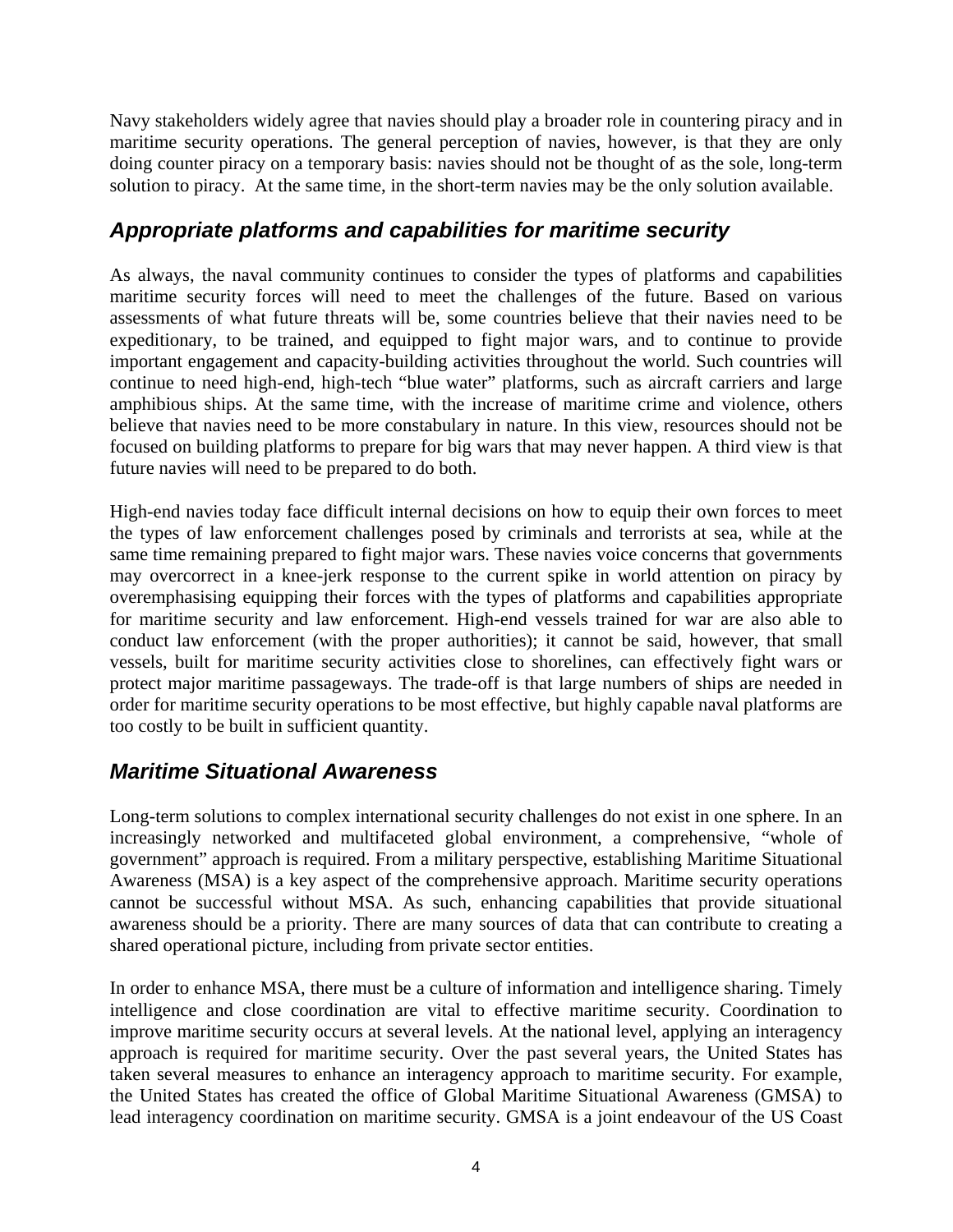Guard and US Navy to facilitate a collaborative global, maritime information-sharing environment through a unity of effort across entities with maritime interests. In the U.S. experience with interagency coordination, often the biggest obstacles are cultural barriers between different agencies and departments. There is a long tradition of not sharing information with outside agencies due to the tendency of government entities to protect their own interests and resources.

At the regional and sub-regional levels, countries must be willing to work together. This means information and intelligence sharing, as well as coordinated efforts on the seas. At the subregional level, the goal should be to have countries working together, initially through information sharing. Additionally, issues such as hot-pursuit are probably best addressed at the sub-regional level.

The EU Commission issued a Blue Paper in 2007 on an integrated EU maritime policy. With respect to maritime surveillance, the Blue Paper provides policy guidance and authority to promote the interoperability of monitoring and tracking systems in support of law enforcement activities. The EU is launching a pilot project to test the feasibility and added value of pursuing the integrated management of European monitoring and tracking systems.

At the international level, ideally all nations would share maritime information and intelligence. Achieving this level of cooperation and coordination, however, is a challenging endeavour to say the least. A successful example of an international, coordinated information-sharing arrangement is the Maritime Safety & Security Information System (MSSIS), which was created by the US Department of Transportation's Volpe Center to obtain information from ships, primarily using the Automatic Identification System (AIS). In addition to creating avenues for useful information sharing on vessels, MSSIS is also sensitising nations to common maritime security challenges. In 2008 forty-four countries were sharing AIS data via MSSIS, which uses an internet-based interface. All countries that put data into the system are entitled to receive data from it.

There are limits to what AIS data can achieve; it is IMO required, but data input is done by ships and it can be turned off. There are some indications, however, that beyond the data, this network promotes a "culture" of information sharing between nations. It can help to break down preexisting reluctance to share with other nations and has become a powerful tool in building trust.

Over classification on the part of governments is also a major obstacle to information sharing. In the eyes of many, the U.S. Department of Defense seems to unnecessarily classify data that could benefit coordinated efforts. The tendency to over classify continues to be relic of the Cold War. A shift does seem to be occurring, and nations are increasingly aware that changes need to be made to information-sharing laws and regulations.

Interoperability between nations' maritime forces is also important for effective maritime security. Interoperability does not necessarily mean that less developed countries need to have the same technologies and systems as high-end navies. Since the terrorist attacks of September  $11<sup>th</sup>$ 2001, intelligence, surveillance and reconnaissance (ISR) capabilities have improved dramatically. However, these high-end ISR technology systems are expensive. Low-tech contributions can have as much impact as can the high-tech ones. There is no substitute for local knowledge, for example. With regard to intelligence sharing between countries, compatibility of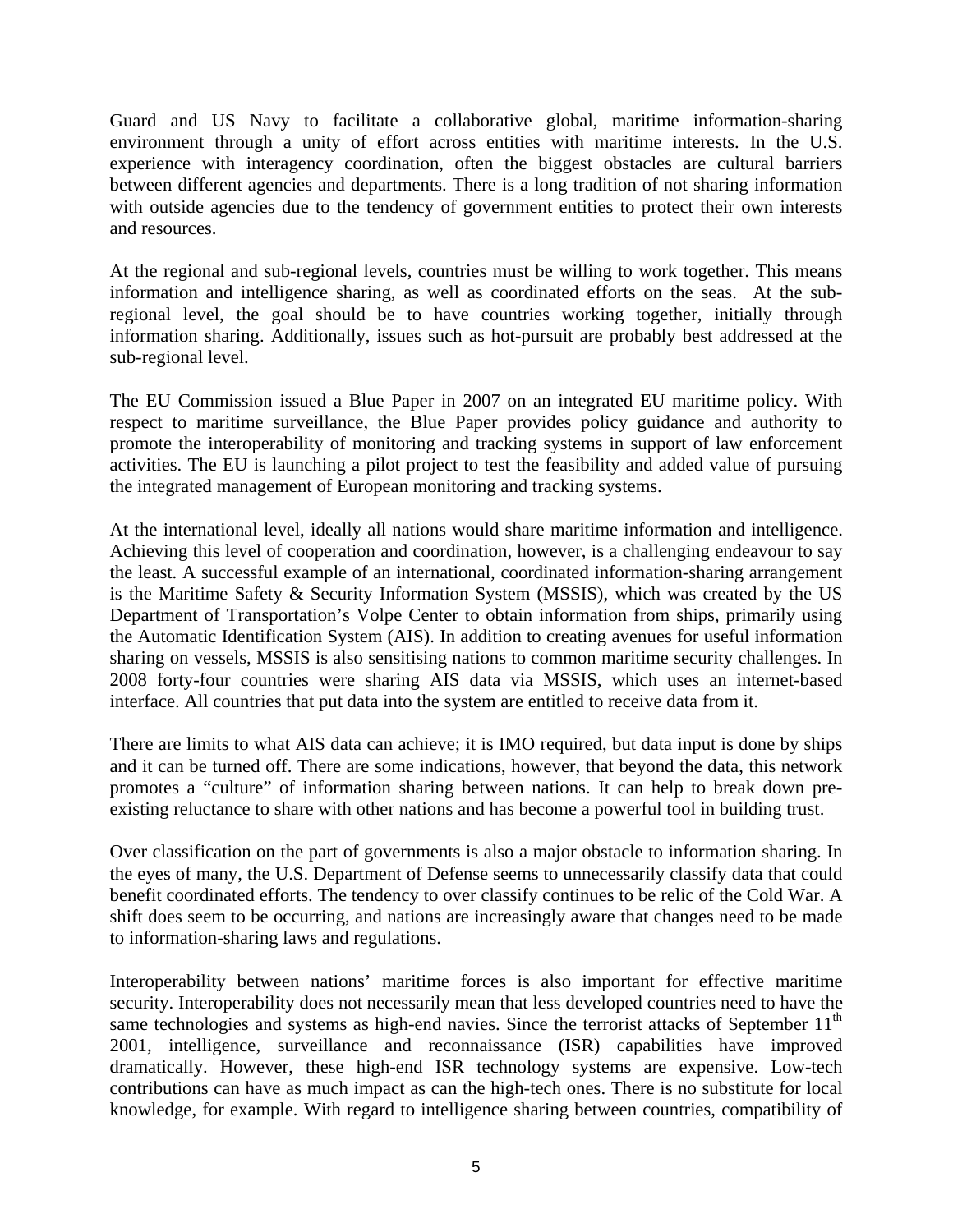systems is often limited. Even countries that maintain close relations often use different systems and different technology.

#### *The role of private industry in maritime situational awareness*

Close cooperation and communication between government and the private sector is a critical means of enhancing maritime situational awareness. The primary players in the private sector are energy, insurance, and commercial shipping companies. As maritime security efforts evolve, these entities should be part of the discussion. Their interests and equities need to be considered if they are expected to contribute to governmental maritime security activities and initiatives. To facilitate this effort in the United States, GMSA has put together industry working groups that convene individuals to discuss how information can get to government. The commercial side and the naval side must understand each other and must be working toward common goals.

Part of the challenge is determining what information is needed, particularly when governments request information from private sector entities. For example, government wants information from merchant shipping (this community often has helpful, important information to give). But government must make industry understand why it needs the information, as gathering and transferring information makes additional work for merchant shipping companies and thus absorbs time and resources. Additionally, governments must ensure that information provided is actually used effectively for collective benefit and does not just become information sharing for its own sake.

#### *Initiatives to enhance maritime security in Africa*

Within African governments and regional organisations, the issue of maritime security continues to move up the list of security challenges facing the continent. Illegal fishing off African coasts represents a potential loss of revenue estimated at some US\$50 billion per year. Oil bunkering and vandalism in the Gulf of Guinea during the first nine months of 2008 resulted in the loss of almost US\$21 billion in revenue. Africa has also become a major hub for international narcotics smuggling, which is starting to have a destabilising effect on a number of African countries.

The African Union (AU) has taken steps to improve maritime governance of the continent's coastlines, and the issue of maritime security has become a higher priority within the organisation in recent months. Currently, the AU is creating a maritime safety and security department that will deal exclusively with these issues. The organisation is also trying to raise awareness among member states of the importance of maritime security for economic prosperity and long-term stability. The AU plans to develop a long-term strategy for improving maritime security in Africa that will include specific performance measures for capacity building over time.

There has also been advancement at the regional level in Africa in the Gulf of Guinea with the creation of the Maritime Organisation of West and Central Africa (MOWCA). MOWCA is a regional security organisation that focuses on maritime issues. Currently, MOWCA is promoting an initiative to create a regional coast guard that addresses regional security challenges. This force would build and maintain capacity for surveillance and enforcement through a combined coast guard system. So far, 13 out of the 20 regional countries have signed a Memorandum of Understanding (MOU).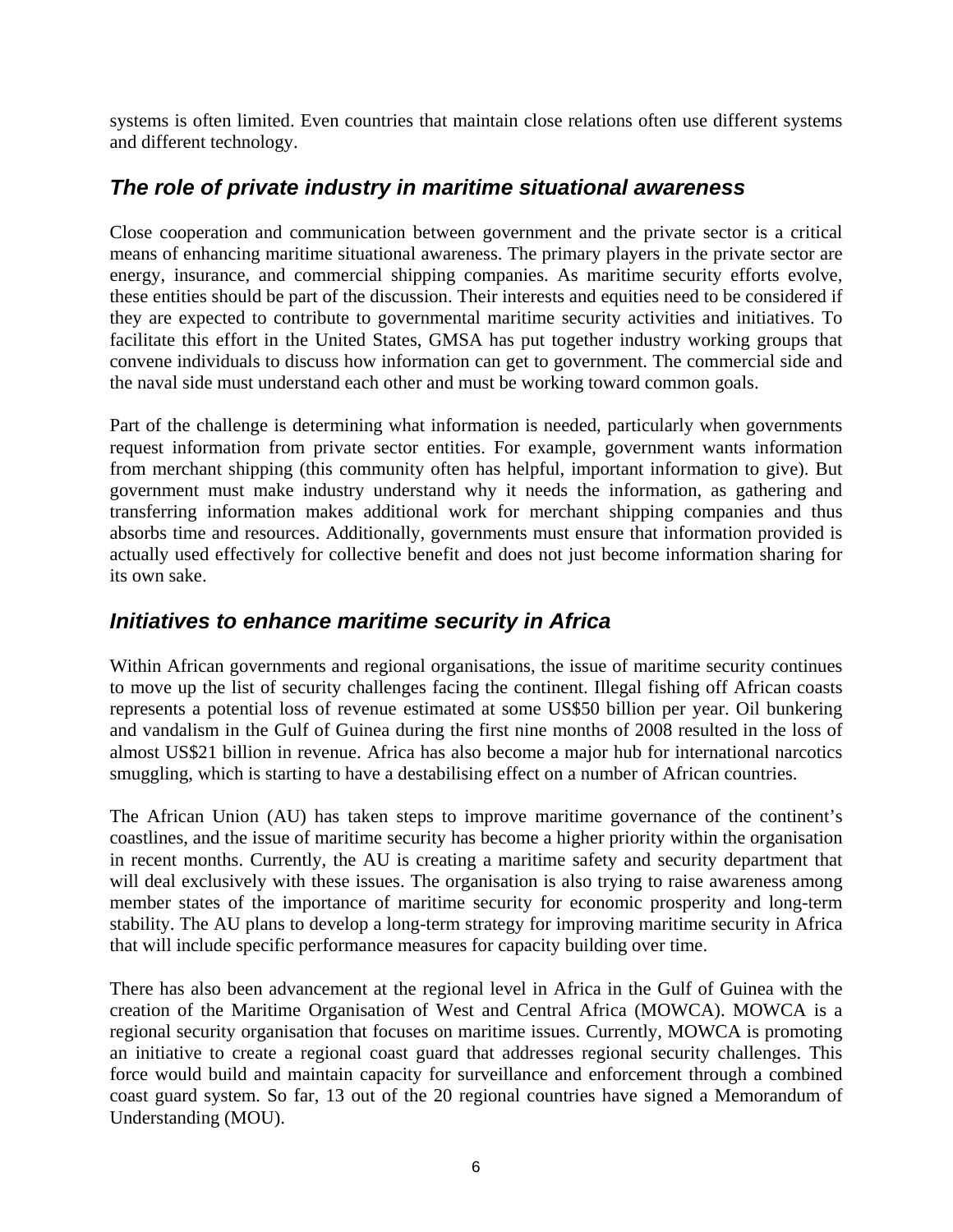With regard to east Africa, a number of countries, including Kenya, Saudi Arabia, Yemen, and Egypt, are either already participating in international efforts in the Gulf of Aden or are expressing a desire to do so. At the same time, there are still a number of countries that are not yet involved. In some cases, this is the result of weak infrastructure and limited resources and capacity to invest in maritime security issues.

## *Building capacity in Africa*

Building the capacity of developing country maritime security forces should continue to be a priority for donor countries. Numerous countries are involved in building capacity in key regions. France has maintained a permanent maritime presence in Africa for several decades. More recently, the US Navy has been working with maritime forces and stakeholders in the Gulf of Guinea to build capacity through its Africa Partnership Station (APS) initiative. Both the US and France seek to partner with African states in trying to develop an "African solution to African problems", focusing on capacity building, training and multifaceted support. The IMO has also carried out initiatives to promote more coordinated approaches to maritime security challenges in Africa, such as a July 2008 seminar for the development of an integrated coast guard network in West Africa.

Establishing maritime security capabilities in Africa will not happen overnight. Some estimates are that it will take 20 years or more for African nations to reach the necessary level of maritime security capabilities to handle the extent of the challenges and threats in their maritime domain. Many African countries need a maritime force that focuses on law enforcement; they do not need high-end, blue water navies. This is an important consideration to take into account when working with African partners; donor countries must be capable of providing the assets and helping to develop the skill sets that are adapted to African maritime security threats.

### *The challenge of piracy off the coast of Somalia*

The situation in Somalia and the phenomenon of piracy illustrates many of the problems that exist in failed states: weak governments, limited resources, political upheaval, and profound social problems. Piracy in Somalia is an extension of problems on land. The domestic laws and supporting governmental infrastructure and capacity that would allow Somalia to respond to this problem do not exist. Additionally, there is much speculation that political leaders in Somalia benefit from the piracy. There is little hope that Somalia will come into compliance with international laws in the near term.

There have been several recent notable developments with regard to the incidents of piracy off the coast of Somalia. First, the success of pirate attacks on the World Food Program's vessels surprised many maritime stakeholders. The fact that the attacks has led to escorting of these ships is arguably an indication of the pirates' success. Second, there has been a significant spike in the number of attacks on global shipping (in early 2009 there were 11 ships being held). Finally, piracy is a crime which needs to be prosecuted as such. Proper prosecution is critical in preventing the spread of these activities to other parts of the world.

Indeed, the focus on piracy off the coast of Somalia should not obscure the serious problem with piracy and armed robbery at sea that also takes place on a nearly daily basis on the other side of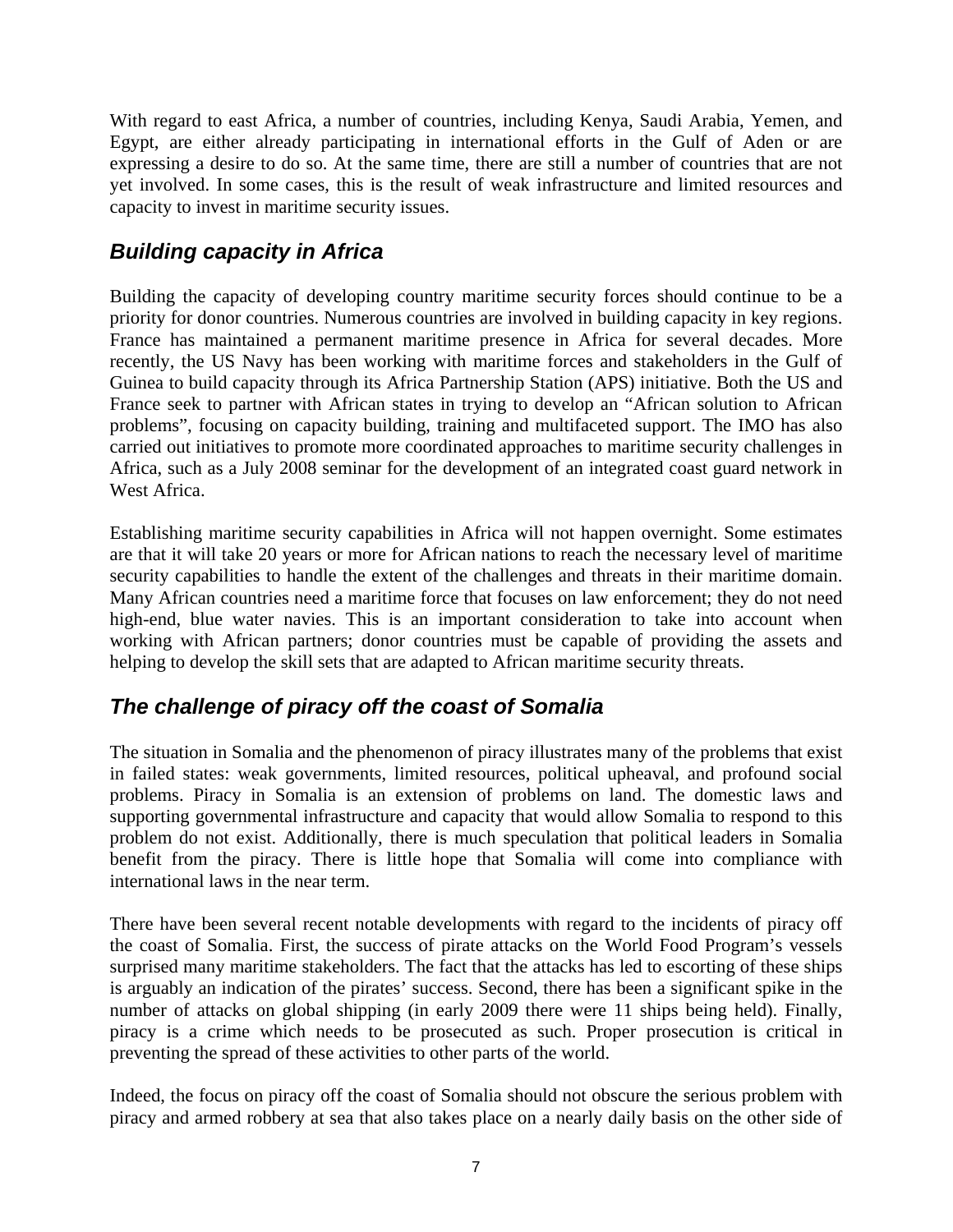Africa, in the Gulf of Guinea. A recent attack in Nigeria, when armed thieves boarded a vessel, resulted in the death of one person. In West Africa, this activity seems largely connected to energy resources. The piracy problem is expected to spread to other parts of the world; many agree that the Mediterranean region may see the next occurrences of piracy.

#### *Responses to the piracy problem*

There is wide international consensus that piracy is a serious threat to global commerce. Failure to confront the piracy problem could mean that pirates acquire more sophisticated weaponry as their revenue stream increases. As they grow more sophisticated, they become increasingly capable of creating major disruptions in the flow of international commerce. While all agree piracy is a threat, the real challenge lies in determining what to do about it. In addition to being a relatively new problem, it is a complex issue involving a multitude of actors and entities, each with their own set of interests. Despite these challenges, there have been a number of responses and ideas for how to deal with piracy off the coast of Somalia.

**<u><b>Example 20 arming commercials vessels:**</u> There is a lively debate on the use of armed guards on  $\blacksquare$ commercial vessels. Experts across the spectrum of maritime stakeholders agree that the use of armed guards is not an appropriate solution to the piracy problem. To begin with, the IMO has stated that it does not condone the use of armed security on commercial ships. Energy stakeholders also do not encourage armed security details on ships, particularly oil tankers, because were a situation to escalate, it could lead to a major environmental crisis. From an insurance perspective, the notion that having armed guards aboard a ship will reduce insurance rates is false. There is no surety that armed guards will make the ship safer; rather, many in the insurance industry believe that they actually create more risks. Lawyers argue that introducing armed guards on commercial vessels will produce a whole host of legal issues. Finally, in the long term, even if armed detachments did work, it wouldn't solve the piracy *problem* but rather just pass it down to the next vessel. The problem itself would persist unless all vessels carried armed guards. In terms of protecting a vessel from an attack, perhaps the best way to assure a vessel is not boarded is to have the crew trained and prepared to take actions that will keep the pirates from boarding the ship (such as using high-powered hoses).

**• Paying the ransom:** Payment of ransoms for hijacked ships and crew is creating frustration among those who seek a long-term solution to the piracy problem. From a government and military perspective, the paying of ransoms empowers the pirates. Not only have they obtained the financial means to purchase more effective weaponry, but it also sends a very strong signal globally to other criminal actors that piracy is a lucrative business*.* Finally, the vast majority of shipping companies are small rather than large ones. Vessels owned by smaller, privately owned companies are also being seized but these companies do not have the resources to pay ransoms. From the shipping companies' perspective, the ransom issue is a very complicated problem because in addition to protecting their cargo, they also have to worry about their employees' safety. Not paying ransoms risks long-term captivity for or harm to the crew.

**▪ Creating an International Criminal Court (ICC) for Piracy:** Although the idea of an ICC for pirates has been floated, it has not received much support in the international community. First, while piracy can disrupt global trade, it is not comparable to genocide or war crimes and so does not prompt the same support for international prosecution. Second, creating such a tribunal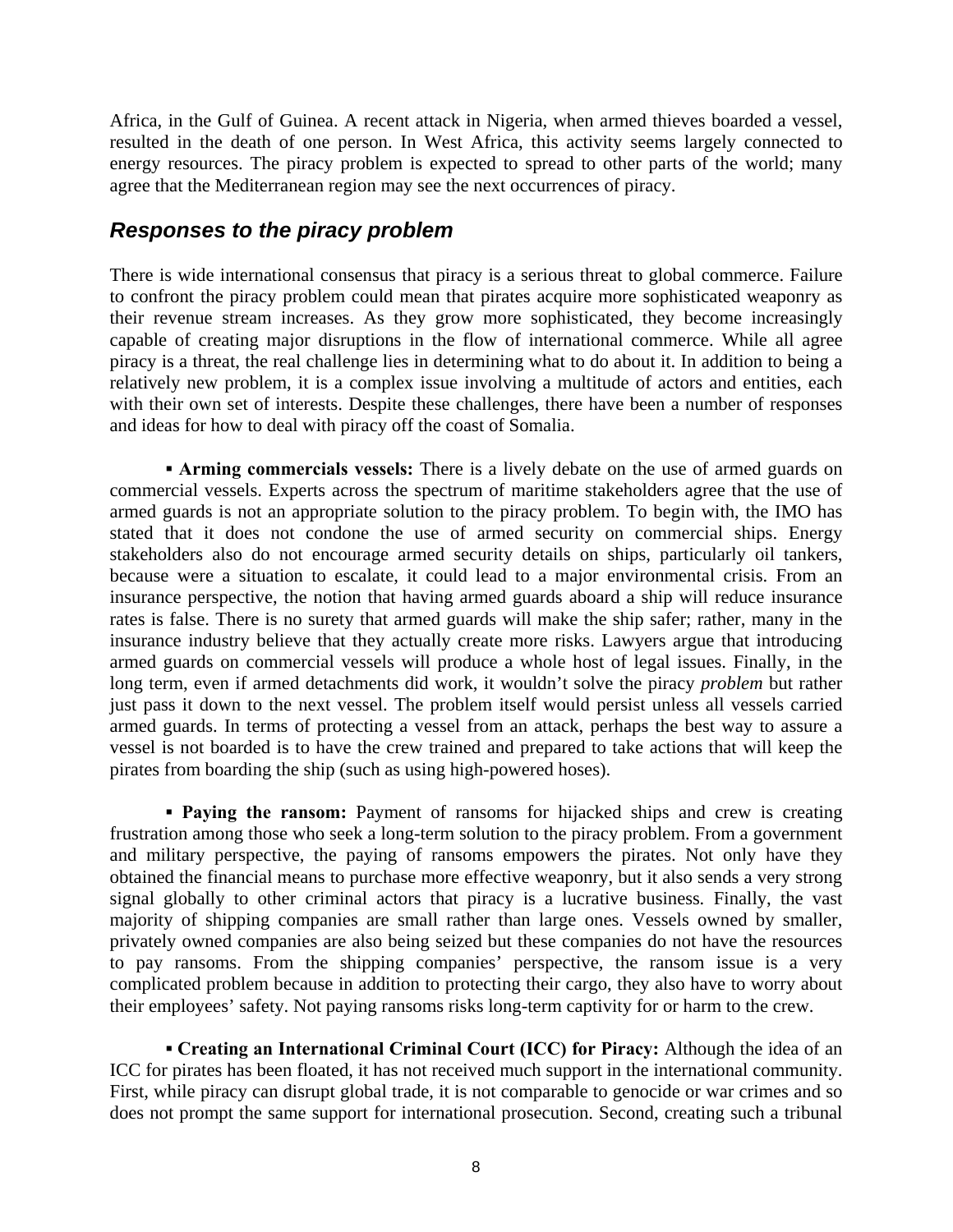would be a lengthy, expensive, and complicated process that ultimately might not even meet the needs of combating piracy.

**• Military Response:** Militaries have played an important role in efforts to stop piracy in the Gulf of Aden. In mid-January 2009, Combined Task Force 151, with more than 20 nations, was established to deal with the piracy problem in the Gulf of Aden. UNCLOS and SUA already permitted navies to capture pirates in international waters, and in the summer of 2008 the UN passed UNSCR 1816, which allows military intervention within Somali territory in order to stop piracy. UNSCR 1816 also created the legal framework for Operation Atlanta, an EU operation to fight piracy off the coast of Somalia. Multiple nations, including France, Great Britain, and Spain, participate in the operation. Overall, the UN passed five separate resolutions during 2008 on the piracy problem off of the coast of Somalia, and also formed an international contact group for piracy off the coast of Somalia.

Military escorts for commercial and humanitarian vessels might seem to be a more effective way of protecting vessels than patrols, which need massive amounts of resources to cover vast maritime territories. The downside, however, is that with the immense volume of commercial shipping it is not likely to prove feasible to group ships into convoys due to the impact on delivery schedules and other potential costs to the shipping companies.

One of the most challenging aspects of counter-piracy efforts is what to do with the pirates once they have been captured. Ideally, a legal mandate would exist to arrest and prosecute them in their own countries. Again, in the Somali case, this is not an option given the absence of a central government. Western countries have been reluctant to arrest captured pirates because of evidentiary difficulties in taking cases to prosecution, and there have been concerns as well over pirates' attempting to claim asylum. Recently, the United States and the UK have signed MOUs with the government of Kenya, which has agreed to prosecute Somali pirates. However, Nairobi's cooperation provides only a very limited solution because Kenya does not have the judicial infrastructure, capacity, or resources to try and imprison high numbers of captured pirates. Consequently, there have been cases where international naval forces have captured Somali pirates only subsequently to release them.

## *Drawing Lessons from Existing Multinational Coordination for Maritime Security*

*JIATF-S and MAOC-N* 

There are already several existing multinational efforts to address maritime security in addition to the aforementioned ones on counter-piracy. The Joint Interagency Task Force South (JIATF-S) is a coordinated, multinational organisation that conducts operations to counter illicit trafficking and serves as an intelligence fusion and multi-sensor centre to detect, monitor, and hand off suspected illicit trafficking targets in the Caribbean. While JIATF-S continues to evolve, it is often cited as being a success in its role as a coordinated, multinational entity taking on security challenges that affect entire regions.

Created in 2007, the Maritime Analysis and Operation Centre-Narcotics (MAOC-N), located in Lisbon, is another example of an international coordinated security effort. MAOC, a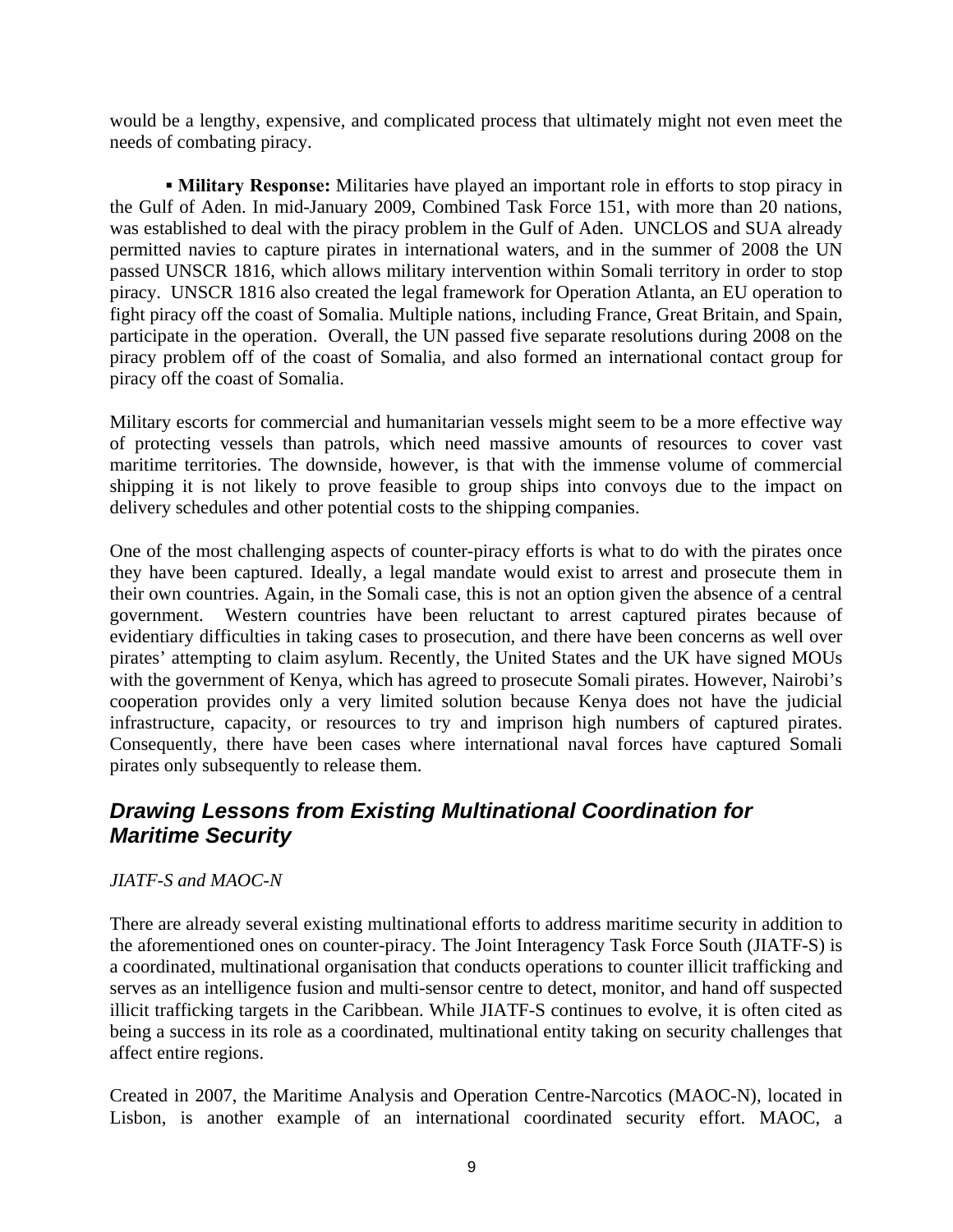multinational, coordinated organisation, includes seven countries: Great Britain, France, Spain, Portugal, Ireland, Italy, and the Netherlands. The primary mission of the organisation is to interdict vessels carrying narcotics into Europe from across the Atlantic. The idea of the organisation is to create effective information sharing among the nations involved. West African countries have also participated recently. Since its inception, MAOC has coordinated over 70 interdictions. Part of the organisation's success can be attributed to the unity of effort approach in which there are established common aims and objectives among all involved. This has been difficult at times, specifically because of:

- The different legal constraints of each country; sometimes national standard operating procedures (SOPs) work against the multinational approach
- Individual national priorities and targets hurting multilateral efforts by causing competition between participating countries
- A tendency for security over-classification
- Language barriers
- The reluctance of national institutions to give up responsibilities now taken over by MAOC
- An attitude of "need to know" over "need to show" with regard to information sharing
- Cultural differences among those involved that participants must learn to respect

Over time, some of these challenges have been solved as trust has grown. The key to success is cultivating an attitude amongst participating countries of collective "pride of accomplishment" over one of national "pride of ownership". MAOC has also been a "bottom-up" approach with the seven countries involved coming together on their own accord (and now additional countries are participating).

#### *Arabian Gulf*

The United States' experience promoting maritime security in the Arabian Gulf also offers insights into building coordinated maritime security efforts. The overall approach to these efforts has been a "come as you want" policy for regional partners. Over the past eight years, who has participated, why, and how has evolved in a positive direction. While there are a myriad of lessons learned from this experiment, one key takeaway has been that in order to promote an effective regional approach to maritime security challenges, it is important to frame the challenge in such a way that regional partners are able to agree on the threat. For example, in the Arabian Gulf, protecting maritime infrastructure is an objective on which almost all governments eventually agreed; it is noncontroversial and, from an economic standpoint, protecting offshore assets such as oil platforms is of obvious benefit for these countries. However, it took time to reach a point where effective operations could take place as partners worked through various issues. In this case, once the threat was agreed upon, there were difference of opinion over what the appropriate response would be. For example, maritime infrastructure protection for the United States is a military task, but for the Gulf countries, it is a law enforcement activity.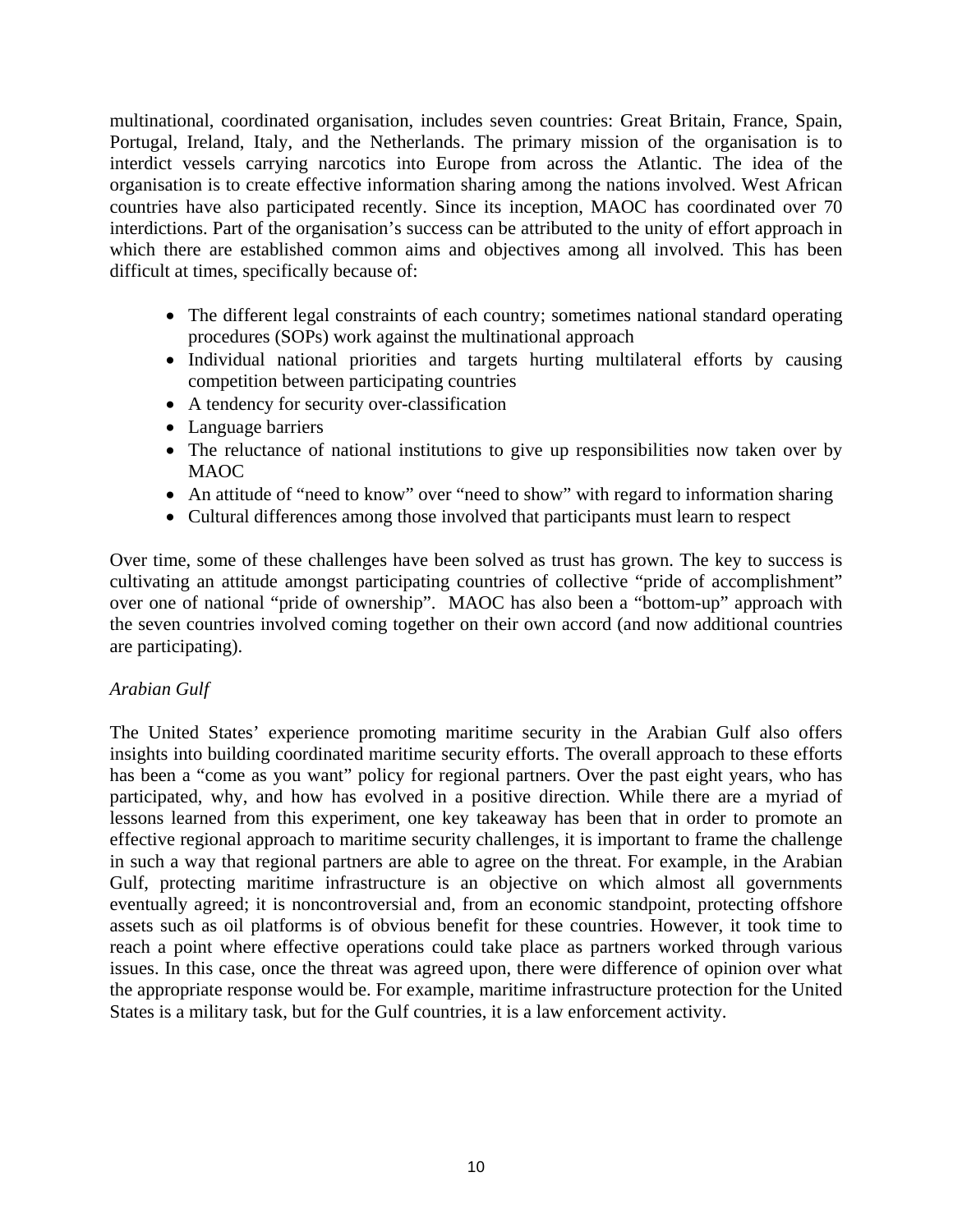#### *Proliferation Security Initiative*

Finally, the Proliferation Security Initiative (PSI) is often referenced as a successful multinational security effort with a maritime component. In brief, PSI uses interdiction activities to prevent the proliferation and transfer of WMD. Since it began in 2003, many countries have expressed an interest in PSI, and the programme is generally considered a success. Unlike JIATF, MAOC, however, it is important to keep in mind that PSI is not a formal organisation; it is an activity. While there may be lessons to be drawn from the international community's experience with PSI, there are also limitations.

#### **IV. Conclusions and Policy Recommendations**

How the international community continues to respond to the piracy challenge in East Africa may provide indications about how it will address future challenges. There are serious concerns about whether there is a system in place to meet these challenges. For example, are appropriate international and legal frameworks in place? Is the UN capable of helping to lead effective responses to global maritime security concerns? What is the appropriate and realistic role for less wealthy, regional nations? Fortunately, for the time being, almost all nations agree that piracy is a significant problem. Will countries be able to forge meaningful responses to future maritime security challenges that do not have the same saliency or on which there is no international consensus regarding the nature of the threat? With these and other important questions in mind, stated below are a number of conclusions and implications for maritime security stakeholders to consider.

**▪ Although it is creating difficult challenges in the short term, the piracy problem may actually present opportunities in the longer term.** First, piracy in the Gulf of Aden is making the broader issue of maritime security a much higher priority issue for many policy makers. This is a positive development for those in the maritime security field who have been warning of these issues for some time. Second, the multinational approach to this problem may present an opportunity to increase and to enhance international cooperation in general on maritime security issues, not only between allies and existing partners. In an interesting development, the piracy response is opening doors to include "non-traditional" partners, such as China, India, and Russia, which have all sent naval forces to help patrol the Gulf of Aden and Indian Ocean. From a political perspective for these non-traditional partners, piracy is not a contentions issue; few countries disagree that it presents a severe threat to global trade and commerce.

In the Gulf of Aden, a grassroots regional solution may be more easily attained and effective than one that is "delivered" from outside the region. The approach to the piracy problem in the Malacca Straights is heralded in the international community as a major, successful, regionally devised solution to a maritime security challenge. While the Malacca Straights piracy problem differed in some important respects from that off the east coast of Africa (such as the fact that piracy incidents in Malacca took place in territorial rather than international waters), one of the primary reasons for success was that there was an indigenous solution to the problem. As opposed to outside actors' attempting to impose or deliver solutions for regional countries, those countries claimed ownership of the response. The type of cooperation between coalition partners that has taken place over the last eight years in the Persian Gulf serves as another good example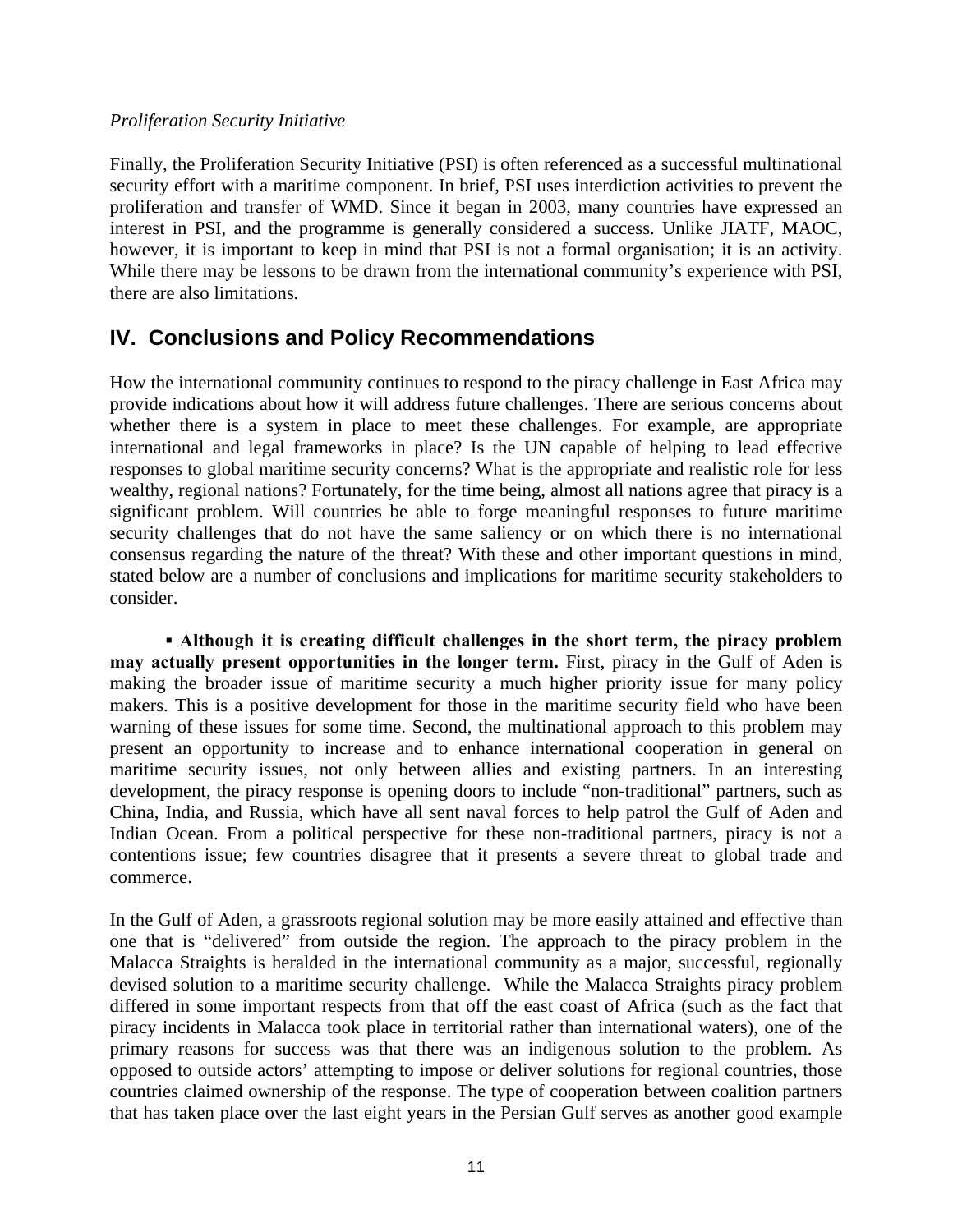of regional countries tackling a problem and forging a response as they approach it together. Part of this success is a result of regional governments agreeing that these operations are worthwhile. The situations in the Malacca Straits and in the Arabian Gulf suggest that a country or a region cannot be forced to perceive the problem—and by extension the appropriate response—the same way as outsiders do.

Helping to build the capacity of regional countries to meet their maritime security requirements should be a major priority for the international maritime community. Since regional solutions are likely to be more effective and sustainable than ones provided by external stakeholders, providing regional countries with more and better coordinated assistance to build their capacity for maritime security operations would constitute a very important step forward. This conclusion is even more valid as there is cause to be concerned that the global financial crisis will have a severely negative effect on maritime security. It is likely that resources for enhancing maritime security will become even more limited as governments shift their priorities to more pressing domestic needs resulting from the crisis. This could be particularly true of developing countries located in regions where enhancing maritime security is needed, even though greater maritime security capacity could produce significant economic, development, and security gains for these countries.

**▪ Listen to what the "customer" is saying with regard to building maritime capacity.**  National ownership is an essential part of any strategy for helping regional countries to develop their maritime security capacity. The international maritime community must work in close partnership with regional countries and organisations to determine priorities for equipment acquisition, technology, and training. Today, Africans are saying in clear terms that fisheries, environmental protection, human trafficking, and narco-trafficking are primary maritime security concerns. These are the issues that Africans believe pose the greatest threat to the continent's long-term stability, and should provide the focus of international assistance. This assistance from the IMO, EU, NATO, and individual nations needs to be complementary and synergistic; intense staff-level coordination is needed between donors and with recipient countries.

To meet the need for effective maritime situational awareness, a culture of information sharing must be advanced among all maritime stakeholders. Amongst nation states, information and intelligence sharing are critical to safeguarding international waters. At times, this will mean that nations will have to subordinate national priorities and ways of doing things in support of a common approach. Governments and international organisations will have to resist the universal urge to want to be seen as the lead on the overall effort (or at least a particular aspect) so that they can claim credit. A similar shift must also take place within governments, particularly amongst the various maritime agencies. Ideally, information sharing will extend to include other entities such as those in the private sector and in nongovernmental organisations. While there has been improvement in communication, commercial and government entities must work together to understand better each others' priorities and equities. Today, industry is still not present enough at the table. Insurance companies, shipping, and energy companies need to be part of the effort. Effective information sharing is the key to better maritime situational awareness, which is the greatest "force multiplier" in meeting maritime security challenges.

**▪ Efforts to enhance maritime situational awareness should be as inclusive as possible.** Leading donor countries and organisations should build the next generation of maritime surveillance systems to be more interoperable at "basic level", and better define the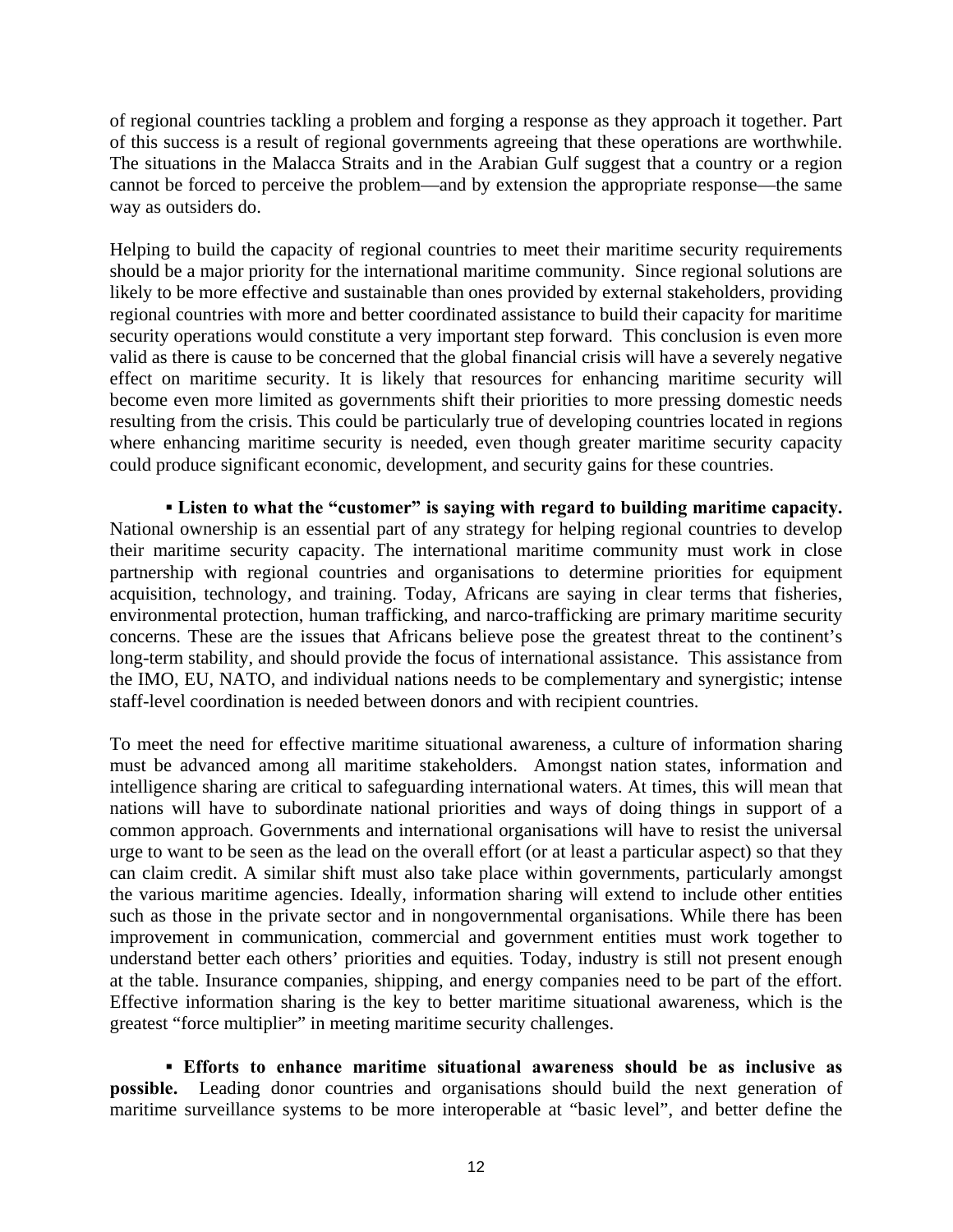scope of sharable information in an open architecture, taking into account commercial sensitivities. They should explore how to interlink current maritime surveillance networks.

**▪ Military approaches alone will not solve challenges to global maritime security.**  While there is certainly an important role for naval forces in enhancing and improving maritime security, military means alone will not solve maritime security challenges. Rather, there must be a collective and coordinated effort that cuts across multiple sectors and transcends international boundaries. In addition to international and regional maritime organisations, the range of government departments and agencies with a stake in maritime security issues is considerable, including foreign affairs, defence, transport, navies, coast guards, interior/homeland security, customs, justice, development, trade, finance. The international maritime community must accept this pluralism of international organisations and national initiatives as a fact of life, and work hard at achieving synergy and complementarity. Ultimate elimination of the threat of Somali piracy will require a comprehensive approach that provides avenues for solving the difficult landbased political, economic, and social problems there.

**EXECUTE: A new generation of low cost naval platforms may be required to complement highend capabilities.** While it is important that leading naval powers continue to build platforms appropriate for expeditionary activities and fighting major wars, naval forces must enhance their ability to respond to the needs of maritime security and constabulary operations. To do this, they require a new generation of small, fast, and cheap vessels. If trends continue at their current direction and pace, navies around the world will need many of them.